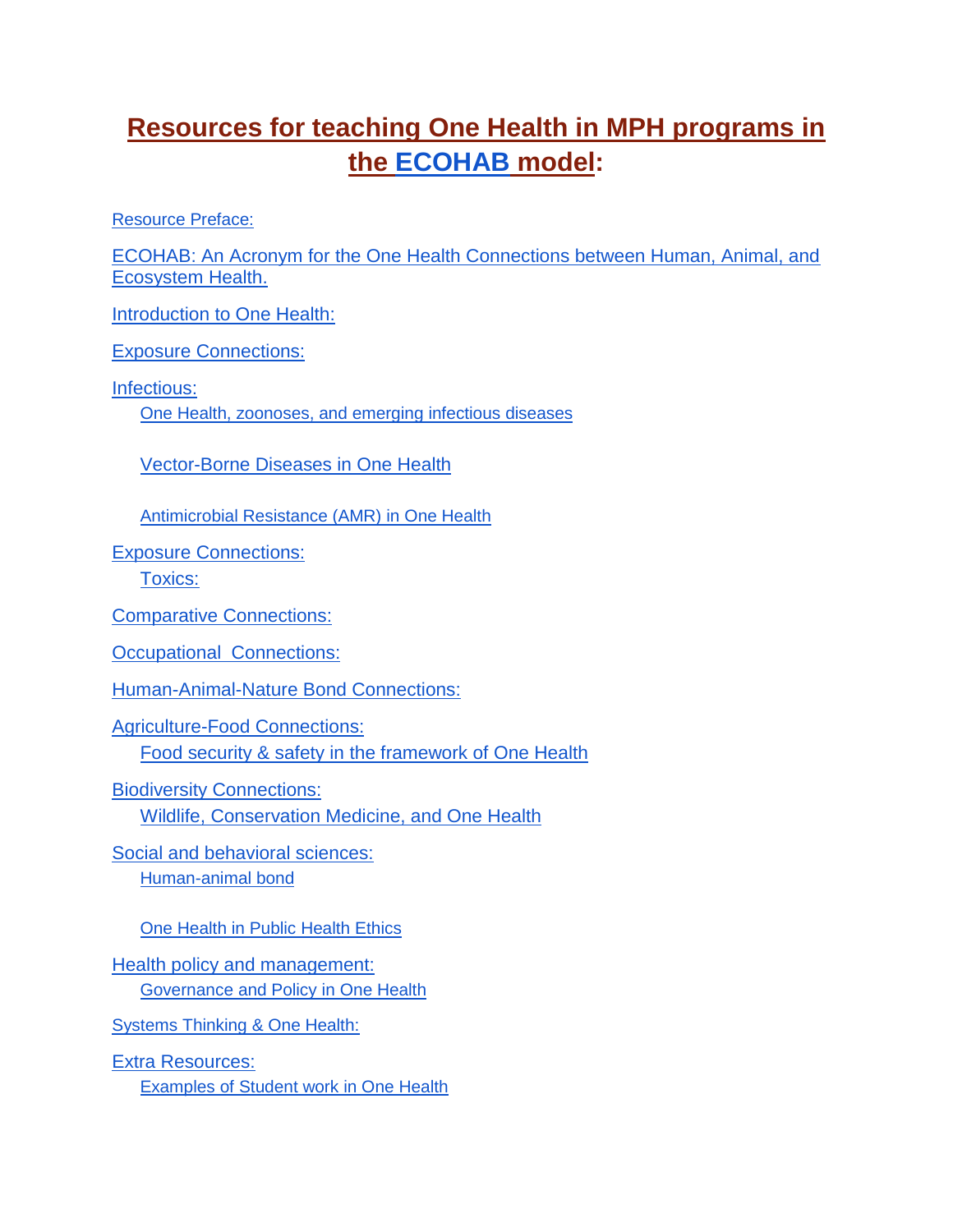#### General Resources

#### **Sources**

### **Resource Preface:**

The following is a list of resources meant to help educators of Masters in Public Health (MPH) programs to teach foundational learning objective #12 of Council on Education for Public Health (CEPH's) accreditation criteria:

"Explain an ecological perspective on the connections among human health, animal health and ecosystem health (eg, One Health)."

More information can be found on pages 16, 30, 33 and 35 of [CEPH's accreditation criteria.](https://media.ceph.org/wp_assets/2016.Criteria.pdf) This document is not necessarily exclusive to CEPH-accredited programs.

This document aims to work with your needs; It aims to help integrate One Health (OH) principles and thinking into what is already being taught. This document is structured on the [ECOHAB](https://deohs.washington.edu/cohr/what-one-health) framework for OH, developed and utilized by the University of Washington School of Public Health. ECOHAB is detailed further below. The resources included below have been curated to synergize with MPH curricula as considered within the ECOHAB model.

Please contact [neil.vezeau@gmail.com](mailto:neil.vezeau@gmail.com) with any questions, comments, suggestions, corrections, or to report broken links.

**NOTE:** Neither Neil Vezeau, nor any other creator(s) of this document, claim ownership of works cited, hyperlinked, or otherwise included herewithin. Copyrights of such works belong to their respective owners. The inclusion of such work in this document is covered by [fair use](https://www.copyright.gov/fair-use/) doctrine under United States law.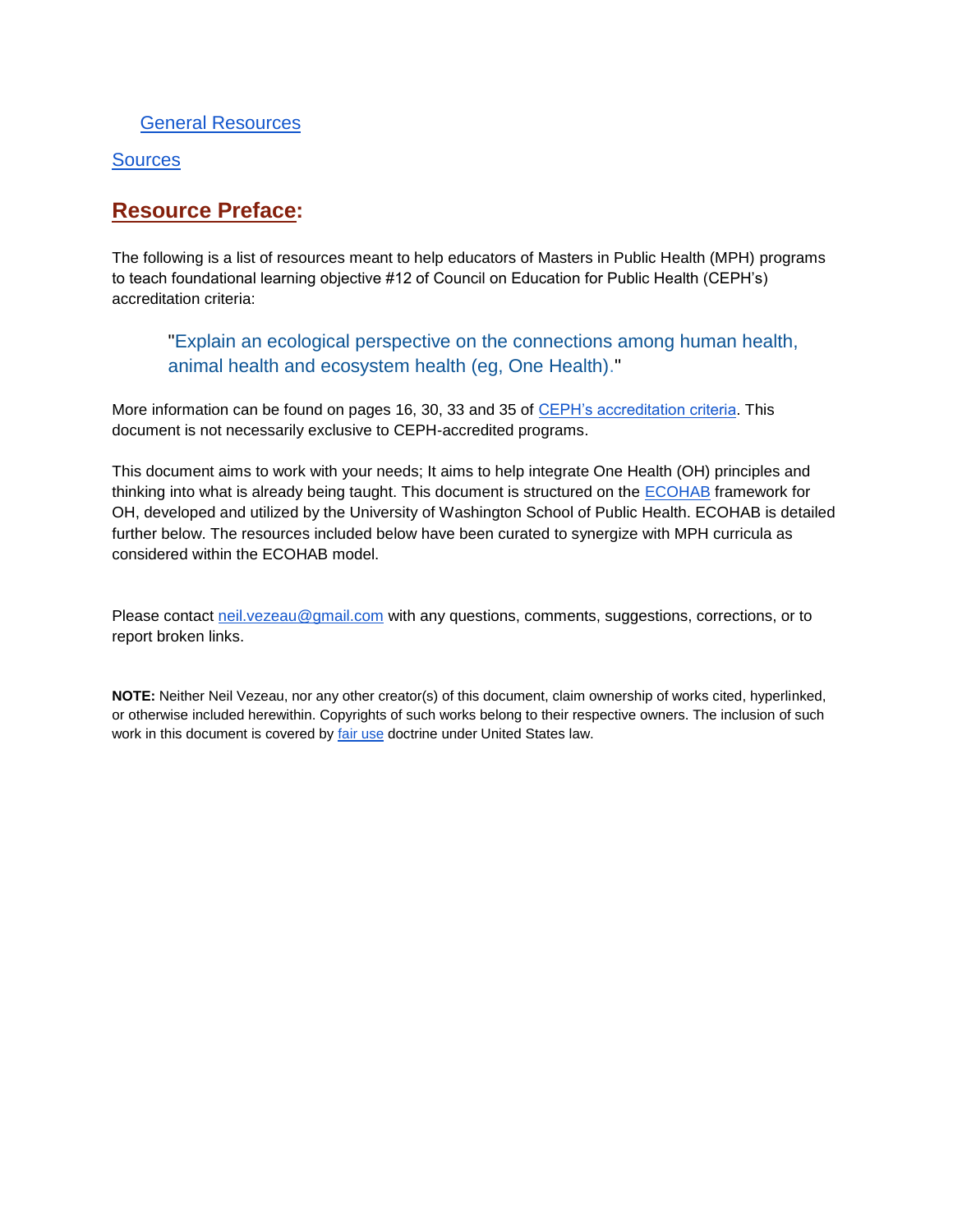# <span id="page-2-0"></span>**ECOHAB: An Acronym for the One Health Connections between Human, Animal, and Ecosystem Health.**

At the University of Washington School of Public Health, the many types of One Health connections are summarized in the acronym ["ECOHAB"](https://deohs.washington.edu/cohr/what-one-health)

- **E**xposures (infectious, toxic, etc. )
- **C**omparative (health and disease across multiple species)
- **O**ccupational (special considerations of persons working with animals)
- **H**uman-animal-nature bond (the psychological connections to other living beings)
- **A**griculture and Food
- **B**iodiversity

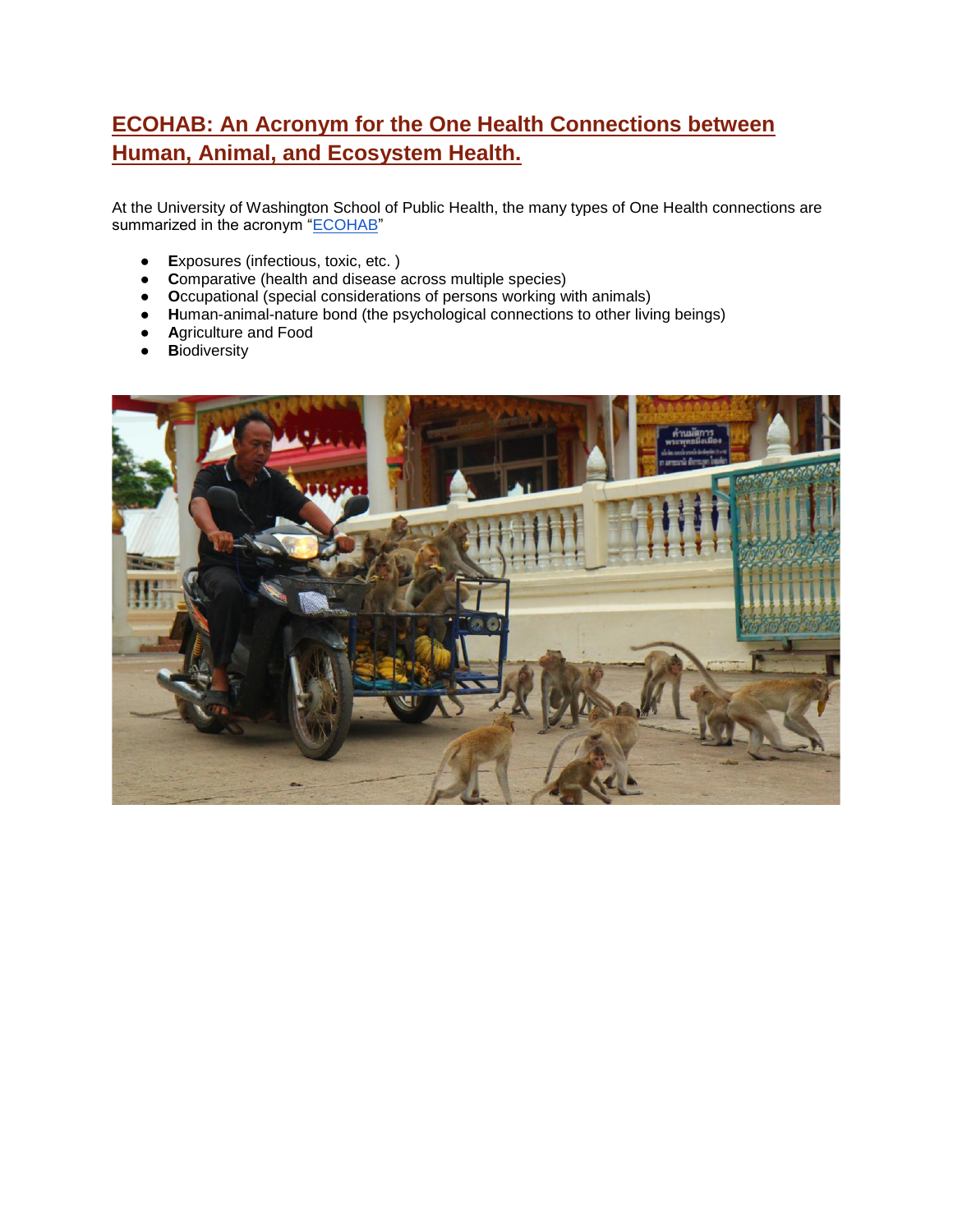## <span id="page-3-0"></span>**Introduction to One Health:**

These resources are appropriate for inclusion in introductory public health coursework, and also in other coursework where an understanding of One Health is highly relevant.

| <b>Video</b>                                                                                                       | <b>Text/Articles/Books</b>                                                        | <b>Lessons &amp; Courses</b>                                                                                                        |
|--------------------------------------------------------------------------------------------------------------------|-----------------------------------------------------------------------------------|-------------------------------------------------------------------------------------------------------------------------------------|
| Brief introductory video:<br>One Health One Future                                                                 | Forbes:<br>What Is One Health?                                                    | Online Course: One Health, One<br>Medicine: A Sustainable Approach                                                                  |
| Brief introductory video:<br>One Health: An introduction by<br><b>Professor Dirk Pfeiffer</b>                      | One Health Commission: Why<br>One Health?<br><b>Textbook: Introduction to One</b> | In-Class Lessons:<br><b>OH Principles &amp; Concepts</b><br><b>OH Concepts &amp; Knowledge</b><br><b>OH &amp; Core Competencies</b> |
| In-Depth Lecture:<br>One Health: Improving Human,<br>Animal, and Environmental Health<br>(lecture starts at 15:30) | Health: An Interdisciplinary<br><b>Approach to Planetary Health</b>               | Lesson: Public Health framed in<br><b>OH:</b> Public Health in One Health                                                           |

**Further Resources:** Find more OH introductory video resources linked [here](https://www.youtube.com/playlist?list=PLnzkTEq56dZCxDnE3ihZrOsQ-g8HARilX)

# <span id="page-3-2"></span><span id="page-3-1"></span>**Exposure Connections:**

#### **One Health, zoonoses, and emerging infectious diseases (EIDs)**

A hallmark of the One Health movement, zoonotic disease and its control is often one of the most discussed and actionalized segments of One Health. When teaching about One Health it is incumbent upon the instructor to remind students that One Health is applicable in many arenas beyond zoonotic diseases as revealed in this compilation of resources.

| <b>Video</b>                                                                                                                               | <b>Text/Articles/Books</b>                                                          | <b>Lessons &amp; Courses</b>                                                                                   |
|--------------------------------------------------------------------------------------------------------------------------------------------|-------------------------------------------------------------------------------------|----------------------------------------------------------------------------------------------------------------|
| Short introductory lecture:<br><b>Controlling zoonotic diseases</b><br>through a One Health approach                                       | Textbook:<br>OH: The Human- Animal-<br><b>Environment Interfaces in EIDs</b>        | Classroom Activity:<br>One Health and Infectious Diseases<br><b>Classroom Activity</b>                         |
| In-depth lecture:<br>Lecture: "Emerging Zoonotic<br>Diseases"                                                                              | Book Chapter:<br>Infections at the Animal/Human<br>Interface: Shifting the Paradigm | Online Course (Coursera):<br>Tropical Parasitology: Protozoans,<br>Worms, Vectors and Human<br><b>Diseases</b> |
| Wildlife, Wild Places, and Spillover:<br>Insights from the Field                                                                           | Journal Article:<br>OH, "Disease X" & the challenge of<br>"Unknown" Unknowns        | Case Study:<br><b>Implementing One Health principles</b>                                                       |
| Methods-based lecture:<br><b>Dirty Doctors and Pestilent Puppies:</b><br><b>Modeling Infection Control in</b><br><b>Humans and Animals</b> |                                                                                     | in outbreak investigations                                                                                     |

**Further Resources:** Find more OH video resources on zoonoses & emerging infectious diseases linked [here.](https://www.youtube.com/playlist?list=PLnzkTEq56dZBooakupryE1VQ5BK9OQBrR)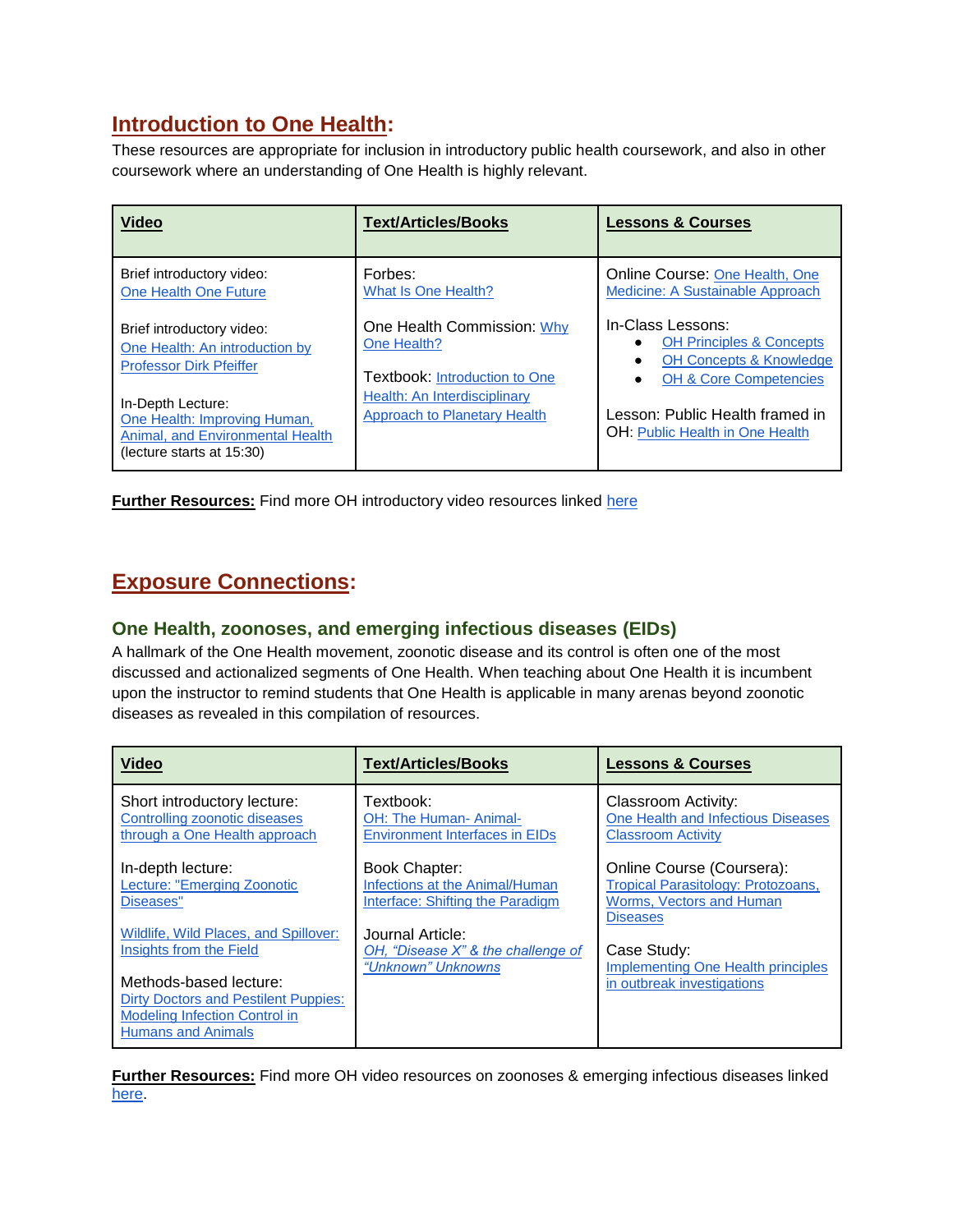#### **Vector-Borne Diseases in One Health**

Considering the ecological factors dictating vector behavior, vector-borne diseases include each element of the OH triad.

| <b>Video</b>                                                   | <b>Text/Articles/Books</b>                                                                                                                                                                                                    | <b>Lessons &amp; Courses</b>                                                                                                                                                                |
|----------------------------------------------------------------|-------------------------------------------------------------------------------------------------------------------------------------------------------------------------------------------------------------------------------|---------------------------------------------------------------------------------------------------------------------------------------------------------------------------------------------|
| 30-minute lecture:<br><b>Climate and Vector-Borne Diseases</b> | Journal Article:<br>The case for a OH approach to<br>combating vector-borne diseases<br>WHO Online Resource: OH &<br>integrated vector management<br><b>CUGH: Infectious, Parasitic &amp;</b><br><b>Communicable Diseases</b> | Online Course (Future Learn):<br><b>Controlling Vector-Borne Diseases</b><br>Online Course (Coursera):<br>Tropical Parasitology: Protozoans,<br>Worms, Vectors and Human<br><b>Diseases</b> |

#### <span id="page-4-0"></span>**Antimicrobial Resistance (AMR) in One Health**

Arguably a subset of zoonotic disease as considered within a One Health framework, consequences and causes of AMR lie within all domains of the OH traid.

| <b>Video</b>                                                                                                                                                                  | <b>Text/Articles/Books</b>                                                          | <b>Lessons &amp; Courses</b>                                                                                    |
|-------------------------------------------------------------------------------------------------------------------------------------------------------------------------------|-------------------------------------------------------------------------------------|-----------------------------------------------------------------------------------------------------------------|
| Brief case-study:<br>Tackling AMR in Bangladesh - a<br>One Health approach<br>In-depth lecture:<br>Antimicrobial resistance in humans,<br>livestock and the wider environment | Journal Article:<br>Antibiotic resistance is the<br>quintessential One Health issue | <b>Global Health Learning Center:</b><br>Antimicrobial Resistance (Part 1)<br>Antimicrobial Resistance (Part 2) |

**Further Resources:** Find more OH video resources on AMR linked [here.](https://www.youtube.com/playlist?list=PLnzkTEq56dZATac5_5yk4fjkNuvMpvb4n)

#### **Environmental toxins & OH**

This topic often presents some of the most clearly "One Health"-related problems; toxic substances spread in the environment harm plants, animals, and humans.

| <b>Video</b>                                                                                                     | <b>Texts &amp; Tools</b>                                                 | <b>Lessons &amp; Courses</b> |
|------------------------------------------------------------------------------------------------------------------|--------------------------------------------------------------------------|------------------------------|
| Case Study Lecture:<br>A One Health Approach to Lead<br>Pollution from Hunting in<br><b>Argentinian Wetlands</b> | Journal Article: Animal sentinels<br>for environmental and public health | n/a                          |
| In-Depth Lectures:<br>"Pesticides, pathogens, and<br>pollinator declines: What we know<br>and what YOU can do"   |                                                                          |                              |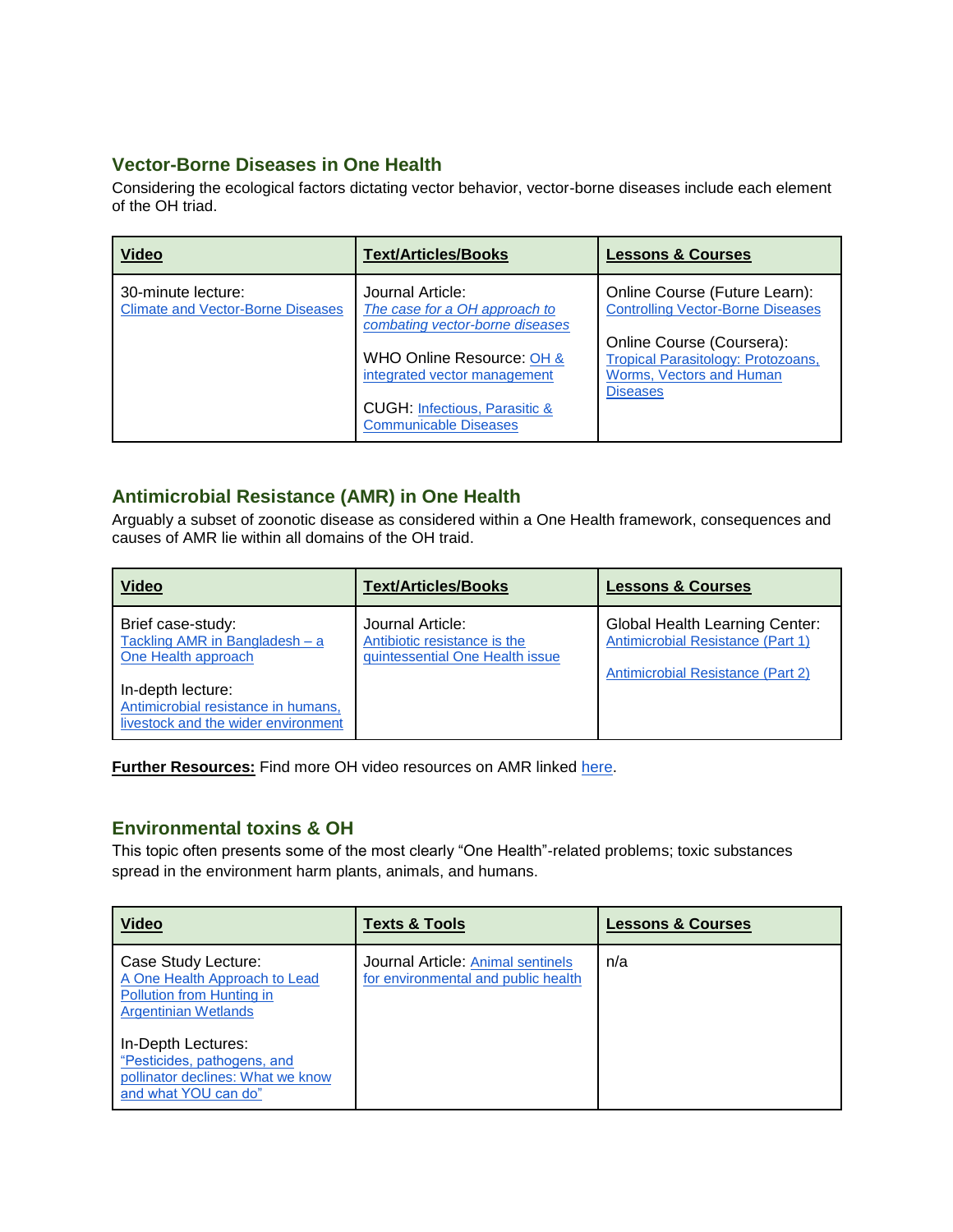| <b>PFAS in PA: How 'Forever</b><br>Chemicals' Threaten Our Health and<br><b>Environment and What We Can Do</b><br>About It |  |
|----------------------------------------------------------------------------------------------------------------------------|--|
|----------------------------------------------------------------------------------------------------------------------------|--|

## <span id="page-5-0"></span>**Comparative Connections:**

Comparative medicine is a traditional means of understanding human biology, disease, and the risk of toxic agents. One Health alters this approach by considering health and disease from a speciesspanning, evolutionary perspective that values the health of animals as well as humans, and examines different species adaptation to the environment.

#### **Comparative Medicine & Research**

| <b>Video</b>                                                                            | <b>Texts &amp; Tools</b>                                          | <b>Lessons &amp; Courses</b>                   |
|-----------------------------------------------------------------------------------------|-------------------------------------------------------------------|------------------------------------------------|
| Short Clip:<br><b>Veterinary Clinical Trials Give</b><br><b>Humans Hope Too</b>         | Textbook:<br>Animals and the Shaping of Modern<br><b>Medicine</b> | <b>AFROHUN In-Class</b><br>Lesson:<br>Research |
| In-Depth Lectures:<br>One Health and Comparative<br><b>Medicine in Medical Research</b> |                                                                   |                                                |
| "One Health" Perspectives From<br><b>BioPharma</b>                                      |                                                                   |                                                |

### <span id="page-5-1"></span>**Occupational Connections:**

More than 1 billion persons work closely with animals and animal products on a daily basis, and this work is closely related to their health. Such workers are on the "front-lines" for zoonotic diseases and other disease risks at the human-animal-ecosystem interface.

#### **One Health Collaborations**

| <b>Video</b>                                                                          | <b>Texts &amp; Tools</b>                                                        | <b>Lessons &amp; Courses</b>                                          |
|---------------------------------------------------------------------------------------|---------------------------------------------------------------------------------|-----------------------------------------------------------------------|
| In-Depth Lecture:<br><b>Leveraging One Health</b><br><b>Collaborations to Enhance</b> | <b>Arizona One Health Toolkit</b><br>Journal Article:                           | AFROHUN & SEAOHUN In-Class<br>Lessons:<br><b>AFROHUN - Leadership</b> |
| <b>Investigation Capacity</b>                                                         | Overcoming challenges for designing and<br>implementing the One Health approach | <b>SEAOHUN - Leadership</b><br>OH leadership experience               |
|                                                                                       |                                                                                 | Advancing OH w/ Collaborations                                        |

#### **OH in basic epidemiology**

Considered the "mother science" of public health, epidemiology's relative significance to One Health is no different. Much attention in scholarship and practice is given to the nonrandomness of disease and health outcomes between human, nonhuman animals, and often environmental factors. The example below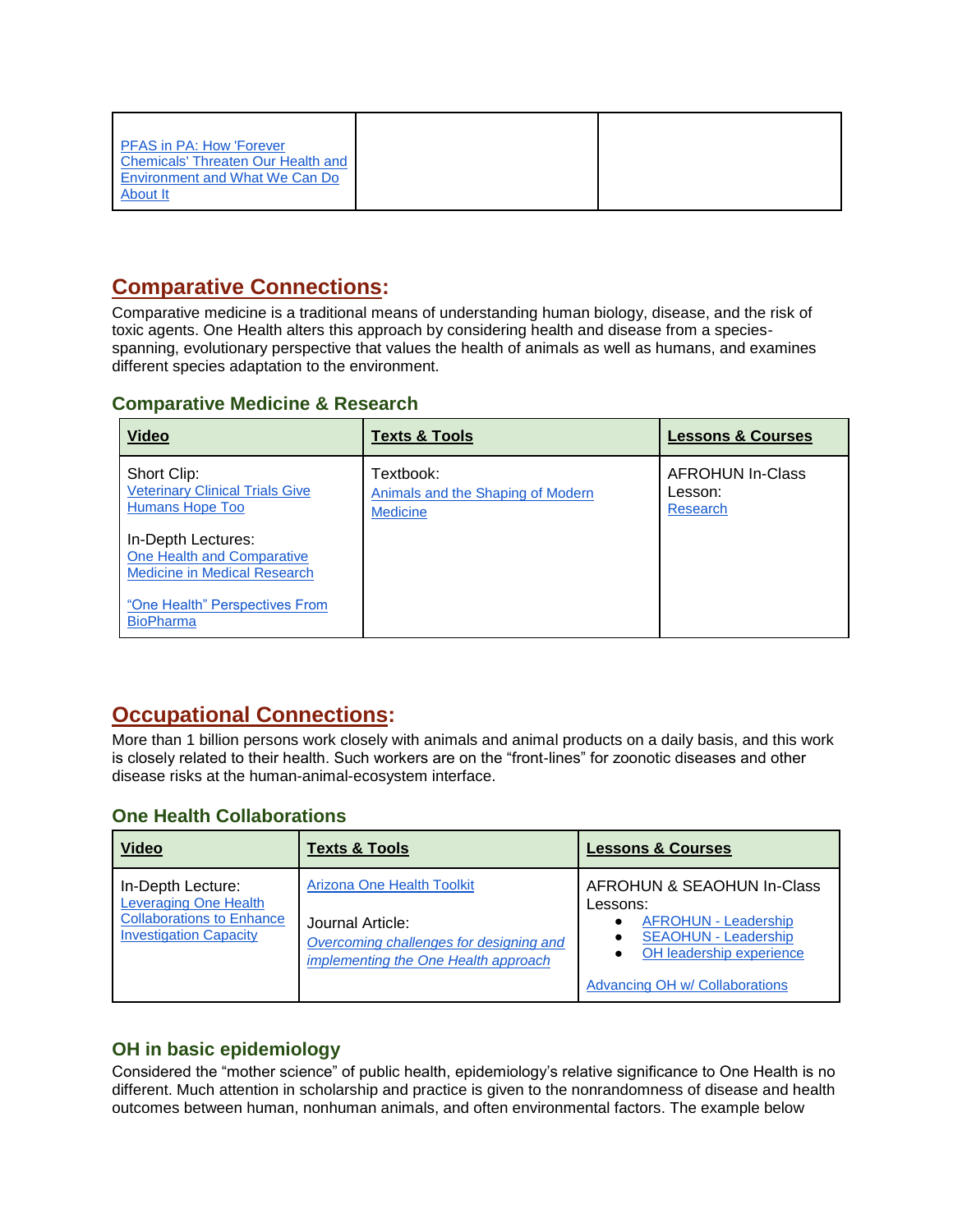goes over a selection of these. Biostatistics classes may benefit the most from this resource by constructing "story problems" inspired by human-animal-environment interactions described below.

| <b>Video</b>                                                                                                                               | <b>Texts &amp; Tools</b>                                                                           | <b>Lessons &amp; Courses</b>                                                           |
|--------------------------------------------------------------------------------------------------------------------------------------------|----------------------------------------------------------------------------------------------------|----------------------------------------------------------------------------------------|
| Short introductory lecture:<br>Controlling zoonotic diseases<br>through a One Health approach                                              | Journal Articles:<br>What role for One Health in the<br>COVID-19 pandemic?                         | Classroom Activity:<br><b>AFROHUN - Epidemiology</b>                                   |
| In-depth lectures:<br>Lecture: "Emerging Zoonotic<br>Diseases"                                                                             | Socializing One Health: an<br>innovative strategy to investigate<br>social and behavioral risks of | Case Study:<br><b>Implementing One Health principles</b><br>in outbreak investigations |
| The Global Burden of Animal<br>Diseases: A New Addition to One<br><b>Health Data Resources</b>                                             | emerging viral threats<br>The One Health Approach:<br><b>Perspectives for Environmental</b>        |                                                                                        |
| Methods-based lecture:<br><b>Dirty Doctors and Pestilent Puppies:</b><br><b>Modeling Infection Control in</b><br><b>Humans and Animals</b> | Epidemiology                                                                                       |                                                                                        |

#### **OH & Program Planning**

OH partnerships, as discussed under "Leadership, Professionalism, & OH", require detailed management and implementation. This is where viewing public health practice within the context of program planning is most significant. These can be viewed as objectives toward which to build OH collaborations, or ways to build further on pre-existing partnerships.

| <b>Video</b>                                                                                                                                                                                                                                                 | <b>Texts &amp; Tools</b>                                                                                                                                | <b>Lessons &amp; Courses</b>                                                                                                                                                                                                                                |
|--------------------------------------------------------------------------------------------------------------------------------------------------------------------------------------------------------------------------------------------------------------|---------------------------------------------------------------------------------------------------------------------------------------------------------|-------------------------------------------------------------------------------------------------------------------------------------------------------------------------------------------------------------------------------------------------------------|
| In-Depth Webinars:<br><b>CUGH Webinar   The One Health</b><br><b>Opportunity: A Powerful Mechanism</b><br>to Improve Global Health Outcomes<br>CUGH 2021 Plenary: Training the<br><b>Next Generation of Global</b><br><b>Health/One Health Professionals</b> | <b>Arizona One Health Toolkit</b><br><b>CUGH Resources &amp; Tools:</b><br><b>Global Health Priorities, Problems,</b><br><b>Programs &amp; Policies</b> | AFROHUN & SEAOHUN In-<br>Class Lessons:<br>Management<br>Collaboration<br><b>Infectious Diseases</b><br><b>Management</b><br><b>Outbreak Investigation</b><br><b>Risk Analysis</b><br><b>USAID One Health OH-APP</b><br><b>CUGH-curated M&amp;E courses</b> |

#### **Systems Thinking & OH**

Systems thinking represents one of the newest items within the MPH core competency framework, and itself corresponds to the inter-linkedness emphasized in OH.

| <u>Video</u>     | <b>Texts &amp; Tools</b> | <b>Lessons &amp; Courses</b> |
|------------------|--------------------------|------------------------------|
| Short Interview: | Journal Article:         | AFROHUN & SEAOHUN In-        |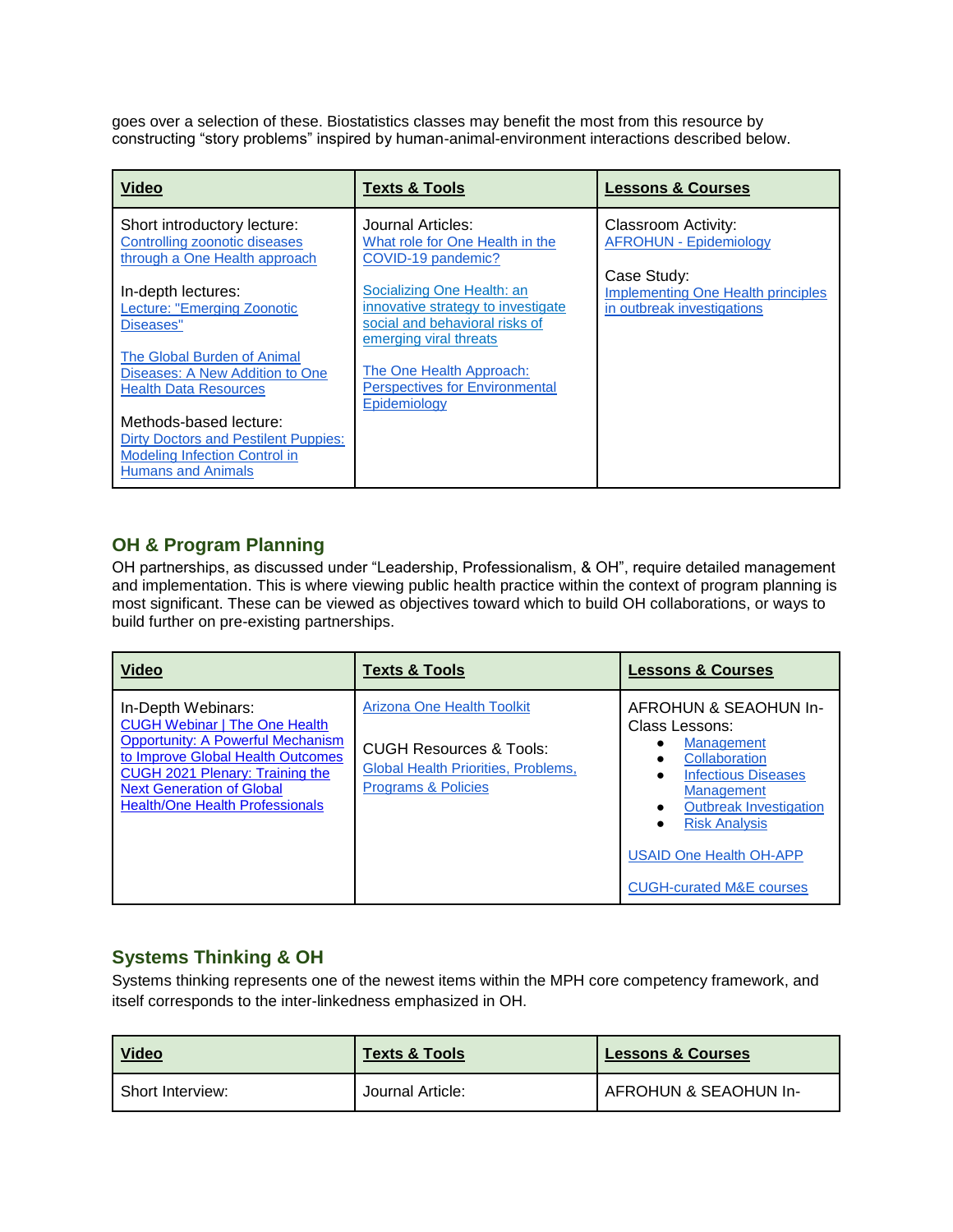| One Health One Planet™: Systems<br><b>Thinking</b>                          | A system dynamics approach to<br>understanding One Health | Class Lessons:<br><b>AFROHUN - Systems</b><br><b>Thinking</b> |
|-----------------------------------------------------------------------------|-----------------------------------------------------------|---------------------------------------------------------------|
| In-Depth Lecture:<br>Jessie Kissinger OneHealth<br>Seminar April 15, 2015 b |                                                           | <b>SEAOHUN - Systems</b><br><b>Thinking</b>                   |

#### **Biostatistics, mathematical modeling, & geographic information systems (GIS)**

With the onset of systems of OH operationalization, biostatistics methods and tools have emerged that cross traditional disciplinary boundaries.

| <b>Video</b>                                                                                                                  | <b>Texts &amp; Tools</b>                                                                                                                                                                         | <b>Lessons &amp; Courses</b>                                                                                                                                                                                                                         |
|-------------------------------------------------------------------------------------------------------------------------------|--------------------------------------------------------------------------------------------------------------------------------------------------------------------------------------------------|------------------------------------------------------------------------------------------------------------------------------------------------------------------------------------------------------------------------------------------------------|
| In-Depth Lectures:<br>One Health @ UGA Lecture: Map<br><b>Apps &amp; Historical Epidemics</b><br><b>July 7th Coffee House</b> | Journal Article:<br><b>Checklist for One Health Epid.</b><br><b>Reporting of Evidence (COHERE)</b><br>Tool:<br>One Health Systems Mapping and<br><b>Analysis Resource Toolkit (OH-</b><br>SMART) | <b>Online Courses (Curated by</b><br>CUGH):<br>Epidemiology: The Basic<br><b>Science of Public Health</b><br><b>HIV Basic Biology,</b><br>Epidemiology, and<br><b>Prevention</b><br><b>Mortality Surveillance</b><br><b>Methods &amp; Strategies</b> |

#### **Communications & Informatics**

An important element of OH is communicating the subjects it represents to technical persons who may benefit from seeing things in a more connected fashion, as well as to general audiences.

| <b>Video</b>                                                                                                                                                      | <b>Texts &amp; Tools</b>                                                           | <b>Lessons &amp; Courses</b>                                                                                                                                                                                            |
|-------------------------------------------------------------------------------------------------------------------------------------------------------------------|------------------------------------------------------------------------------------|-------------------------------------------------------------------------------------------------------------------------------------------------------------------------------------------------------------------------|
| In-Depth Lectures:<br>"Viral Communication" by Dr. Brian<br>Lutz and Dr. Jessica McCall<br>One Health at UGA Lecture: Map<br><b>Apps and Historical Epidemics</b> | Arizona One Health Toolkit<br><b>CUGH Resources:</b><br><b>Communication Tools</b> | <b>AFROHUN In-Class Lessons:</b><br><b>Diseases Management</b><br><b>Outbreak Investigation</b><br><b>Risk Analysis</b><br>Communication<br>Understanding the "One Health"<br><b>Concept: The Value of Storytelling</b> |

#### **Governance, policy, & OH**

After over a decade since its entrance into the popular discussion, One Health began to be implemented in high-level governmental and intergovernmental health programs as well as in industry.

| <b>Video</b>                                                                                                  | <b>Texts &amp; Tools</b>                                   | <b>Lessons &amp; Courses</b>                                                                 |
|---------------------------------------------------------------------------------------------------------------|------------------------------------------------------------|----------------------------------------------------------------------------------------------|
| Short Interview:<br>Richard Horton: How can we use<br>knowledge to improve our<br>systems, governance and One | <b>WHO Europe OH webpage</b><br>Arizona One Health Toolkit | Online course:<br><b>Bats, Ducks, and Pandemics: An</b><br>Introduction to One Health Policy |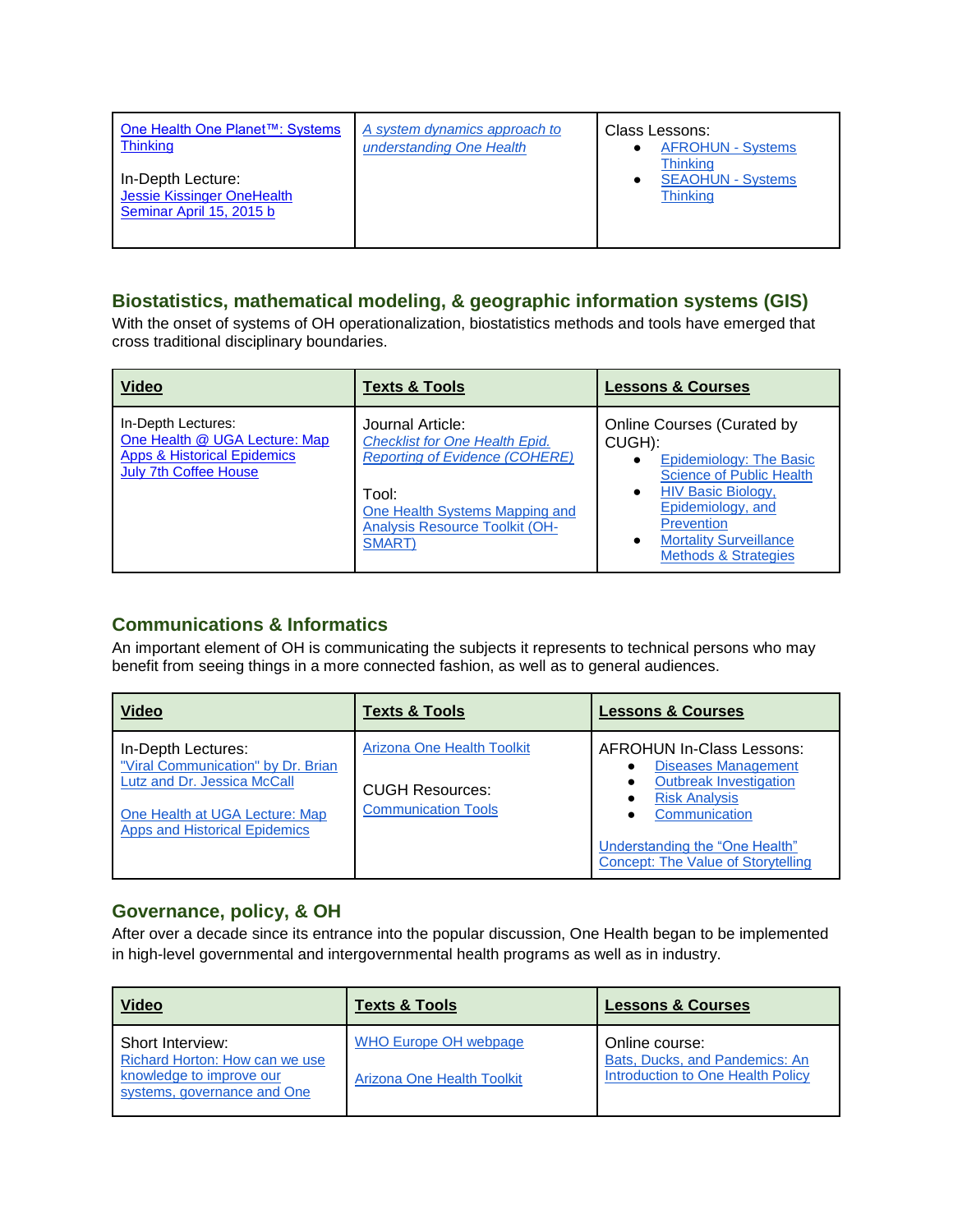| Health?                                                                                                                                        | <b>CUGH Resources &amp; Tools</b>                                                                                                 | AFROHUN & SEAOHUN In-<br>class lessons:                    |
|------------------------------------------------------------------------------------------------------------------------------------------------|-----------------------------------------------------------------------------------------------------------------------------------|------------------------------------------------------------|
| In-depth webinars:<br>One Health Policy, Governance<br>and the EID/NTD Interface<br><b>Panel Discussion: One Health</b><br>Governance Gaps and | World Bank OH Policy Toolkit:<br>Framework for human, animal &<br>environment health systems                                      | - Policy and Advocacy<br>- Policy, Advocacy and Regulation |
| <b>Opportunities</b><br>Updates On The "One Health"<br>Landscape Across Federal<br>Agencies                                                    | Journal Articles:<br>- Operationalizing the OH approach<br>- Governing Towards 'One Health'<br>- Implementation framework for One |                                                            |
| Lectures:<br>WS 08 - Pandemics and<br>Operationalizing One Health -<br><b>World Health Summit 2020</b>                                         | Health approach                                                                                                                   |                                                            |

**Further Resources:** Find more OH governance & policy video resources linked [here.](https://www.youtube.com/playlist?list=PLnzkTEq56dZDSHnEb1w81JAWiGdqOD-DR)

#### **OH in public health ethics & social issues**

OH is a variably-defined concept. It sometimes has indefinite implementation, with difficulties measuring outcomes. Because of this, OH is ripe ground for public health ethics and bioethics. This is particularly true with regard for how best to fund OH activities.

| <b>Video</b>                              | <b>Texts &amp; Tools</b>     | <b>Lessons &amp; Courses</b>  |
|-------------------------------------------|------------------------------|-------------------------------|
| Short Clips:                              | Journal Articles:            | <b>Online Course (Future</b>  |
| One Health Research - Dr. Gus             | One Health as a moral        | Learn):                       |
| <b>Skorburg, How One Health Interacts</b> | dilemma: Towards a socially  | One Health, animal ethics and |
| with the Philosophy of Medicine           | responsible zoonotic disease | animal welfare                |
| Why animal health and welfare             | control                      | AFROHUN & SEAOHUN In-         |
| matter to One Health                      | Does One Health require a    | Class Lessons:                |
| One Health: Communities find              | $\bullet$                    | <b>Culture and Ethics</b>     |
| strength in tradition                     | novel ethical framework?     | Culture, Beliefs,             |
| In-Depth Lecture:                         | One Health, Bioethics, and   | <b>Values and Ethics</b>      |
| 'Behind Closed Doors: COVID-19's          | <b>Nonhuman</b> Ethics       | Gender, infectious            |
| <b>Impact on Violence Against Women</b>   | The ethics of One Health     | $\bullet$                     |
| and Children' by Hannah Cornell           |                              | disease, & One Health         |

### **Human-Animal-Nature Bond Connections:**

There are various OH connections felt to have the largest impact on psychosocial health outcomes, and toxic NCDs, including cardiovascular disease, diabetes, and obesity.

#### **Human-animal bond, mental health, & non-communicable diseases (NCDs)**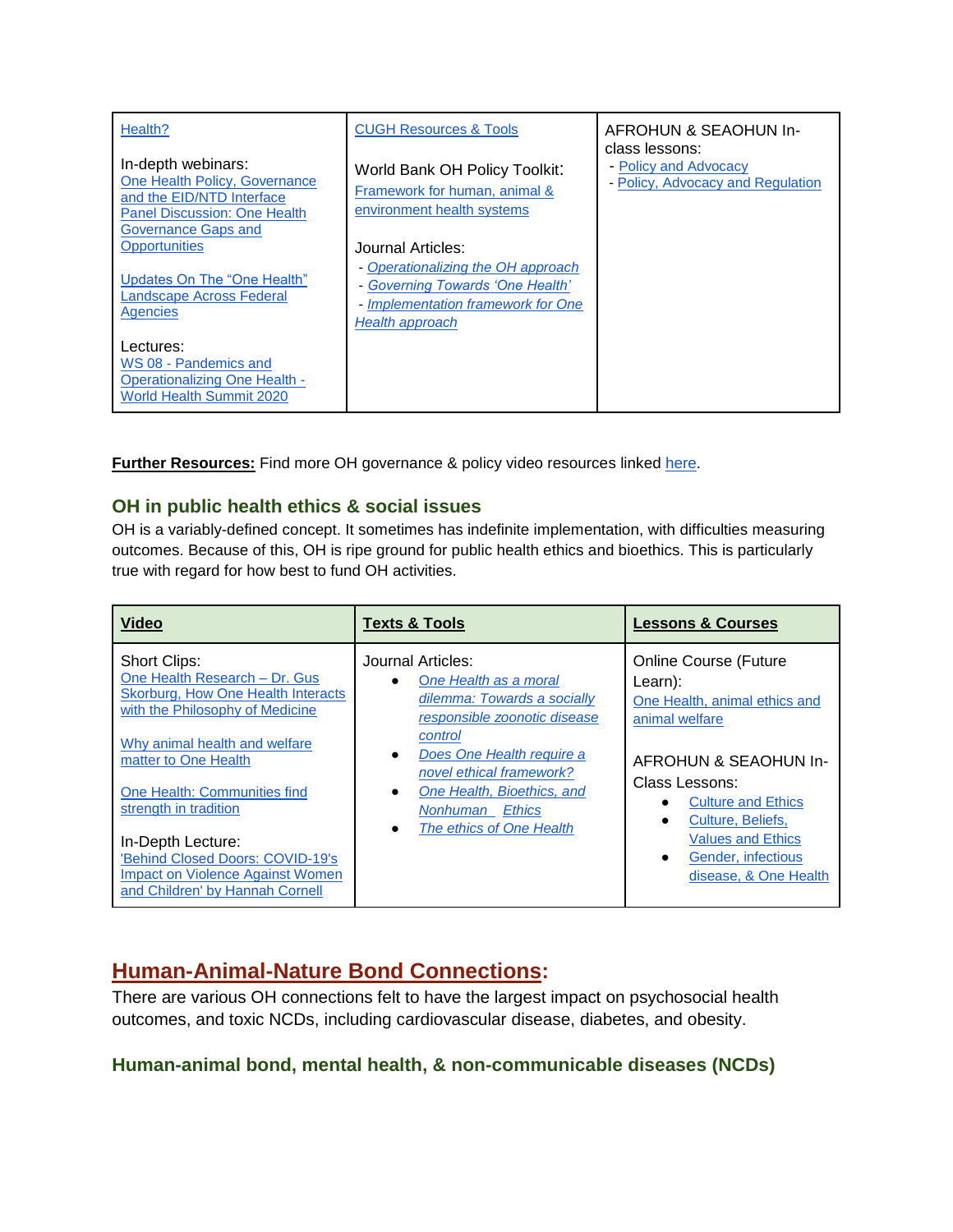| <b>Video</b>                                                                          | <b>Texts &amp; Tools</b>                                                                                                                         | <b>Lessons &amp; Courses</b>                                         |
|---------------------------------------------------------------------------------------|--------------------------------------------------------------------------------------------------------------------------------------------------|----------------------------------------------------------------------|
| TED Talk:<br><b>Healthy Planet, Healthy People   C.</b><br>Howard   TEDxMontrealWomen | Read or listen: National Public Radio<br>articles on physical and mental health<br>benefits of pet ownership                                     | Online Course:<br>Pastoralism, Uncertainty, and<br><b>Resilience</b> |
| Short Clips:<br>Saving the Whole Family: Disaster<br><b>Prep and Your Pets</b>        | NatGeo Article: Link between animal<br>abuse and domestic violence                                                                               |                                                                      |
| Eric & Peety, a Mutual Rescue™<br>film                                                | LA Dept. of Pub. Health Website:<br>- Healthy Pets Healthy Families: Obesity<br>- Healthy Pets Healthy Families: Disaster<br><b>Preparedness</b> |                                                                      |

<span id="page-9-0"></span>Find more issues related to OH and social sciences/issues on YouTube [here.](https://www.youtube.com/playlist?list=PLnzkTEq56dZA8jIQWwmkdB8-q9s6D2rkT) Find Webinars on related topics [here.](https://docs.google.com/spreadsheets/d/1skKRO9BVrKkLKwouC9T51cWySpTL1STsYDojOGTgJ-Y/edit#gid=0)

# **Agriculture-Food Connections:**

#### **Food security & safety in the framework of OH**

| <b>Video</b>                                                                                                                    | <b>Texts &amp; Tools</b>                                                               | <b>Lessons &amp; Courses</b>                                                                                   |
|---------------------------------------------------------------------------------------------------------------------------------|----------------------------------------------------------------------------------------|----------------------------------------------------------------------------------------------------------------|
| Short Introductory Videos:<br>Our Livestock Are Our Mother --<br>Doing Community One Health in<br>Kaabong, Uganda               | Journal Article:<br>OH for Food Safety, Security, and<br><b>Sustainable Production</b> | "One Health" Food Security, Public<br><b>Health and Other Consequences of</b><br><b>Animal-borne Illnesses</b> |
| Hervé Petit explains that One Health<br>and agroecology go hand-in-hand                                                         | <b>CUGH Resources:</b><br>Food and Nutrition / WASH                                    | Online Course:<br>Pastoralism, Uncertainty, and<br><b>Resilience</b>                                           |
| In-Depth Lecture:<br>A One Health Approach to Food:<br><b>The Double Pyramid Connecting</b><br>Food Culture, Health and Climate |                                                                                        | Case Study:<br>Today's Solutions for the Future of<br>Food                                                     |

<span id="page-9-1"></span>**Further Resources:** Find more OH video resources related to food security linked [here](https://www.youtube.com/playlist?list=PLnzkTEq56dZDEbOw8JfTNHjly7uqLprcF)

# **Biodiversity Connections:**

#### **Wildlife, conservation medicine, & ecosystem health**

This topic has gained particular worldwide prominence after the outbreak of SARS-CoV-2 in human populations. The role of wildlife conservation and related topics is widely considered to be of central importance in global and public health<sup>3-8</sup>.